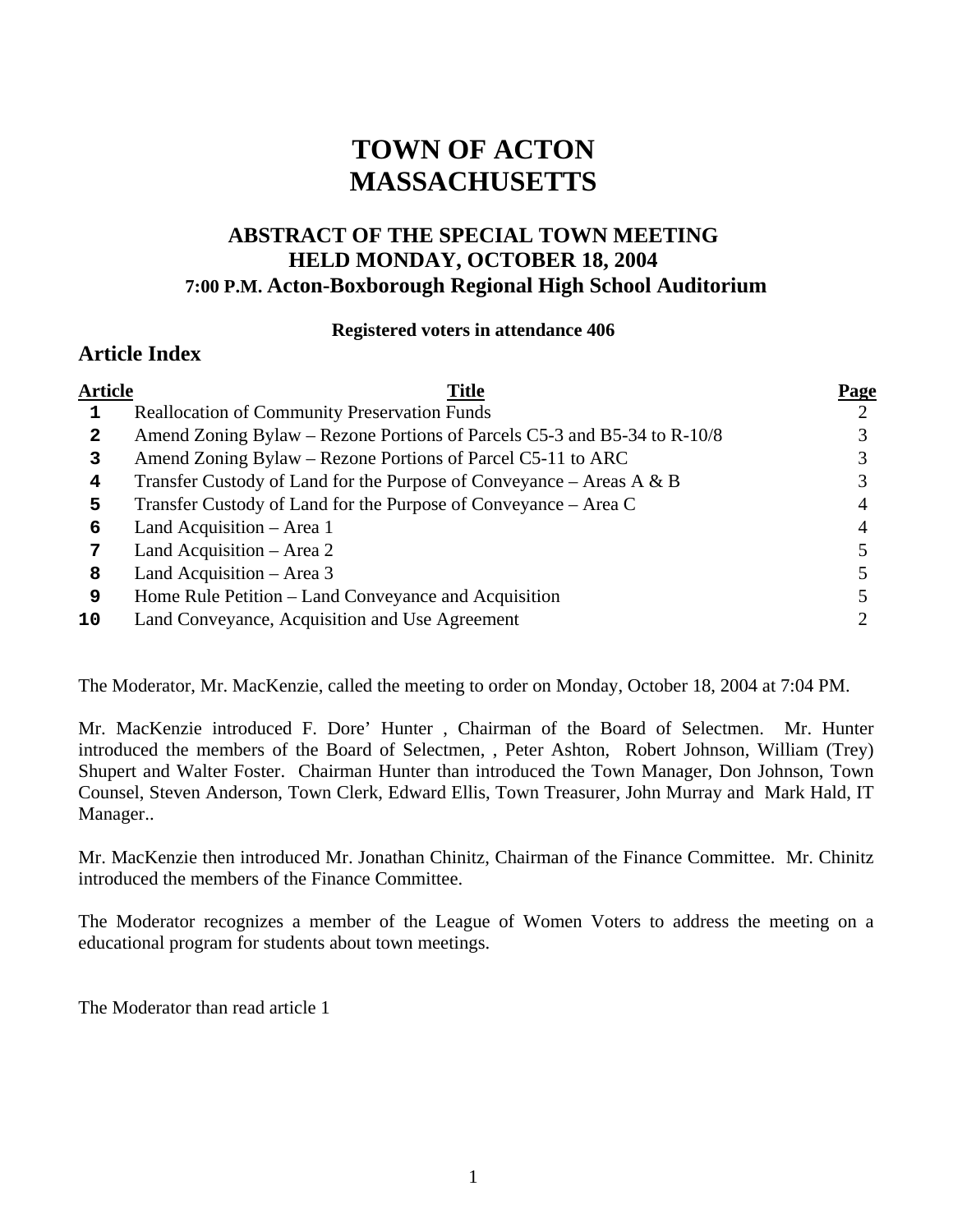#### **ARTICLE 1 REALLOCATION OF COMMUNITY PRESERVATION FUNDS**  (Majority vote)

To see if the Town will vote to reallocate \$25,000 from the 2004 Annual Town Meeting Community Preservation Fund appropriations from item J. of Warrant Article 18, 214 Central and 28 Willow Street Feasibility Study, to the Community Housing Fund, or take any other action relative thereto.

The Moderator recognizes Peter Berry of the Community Preservation Committee to give a presentation.

MOTION: **Mr. Johnson** moves in the words of the Article.

## **MOTION CARRIES UNANIMOUSLY**

The Moderator recognizes Selectman Foster who will make the Selectmen's presentation on article 2 thru 10.

Mr. Foster introduces Ms Yin Peet, Ms. Peet addresses the meeting members to provide background information and the planned or intentional use of the property in the purposed zoning articles amendments.

The moderator recognizes Finance Committee members, Mr. Chinitz and Ms. Roeber who will make a presentation for articles 2-10.

**MOTION: Mr. Foster** moves to reorder the articles starting with Article 10, 4, 5, 6, 7, 8, 9, 2, and 3.

# **MOTION CARRIES**

# **ARTICLE 10 LAND CONVEYANCE, ACQUISITION AND USE AGREEMENT**  (Majority vote)

To see if the Town will adopt a resolution ratifying the Agreement entered into between the Board of Selectmen and Yin and Creighton Peet, dated July 12, 2004 on file with the Town Clerk, concerning the acquisition and conveyance of the land and interests in real estate and water rights described in Articles 2 through 10, or take any other action relative thereto.

**MOTION: Mr. Foster moves that the Town adopt a resolution ratifying the Agreement as set forth in the Article.**

## Vote: YES 156 NO 196 **MOTION FAILS**

**MOTION: Mr. Hunter** moves to pass over articles 4, 5, 6, 7, 8, 9, 2 and 3. **MOTION CARRIES** 

**MOTION: Mr. Eder** moves that the town adopt a non-binding resolution "That asks the Board of Selectmen to form a committee consisting of Town Board members and concerned citizens with the intent to discuss the answers to the questions raised at this meeting with the purpose of the potential to bring this back to the next annual town meeting.

## **MOTION CARRIES**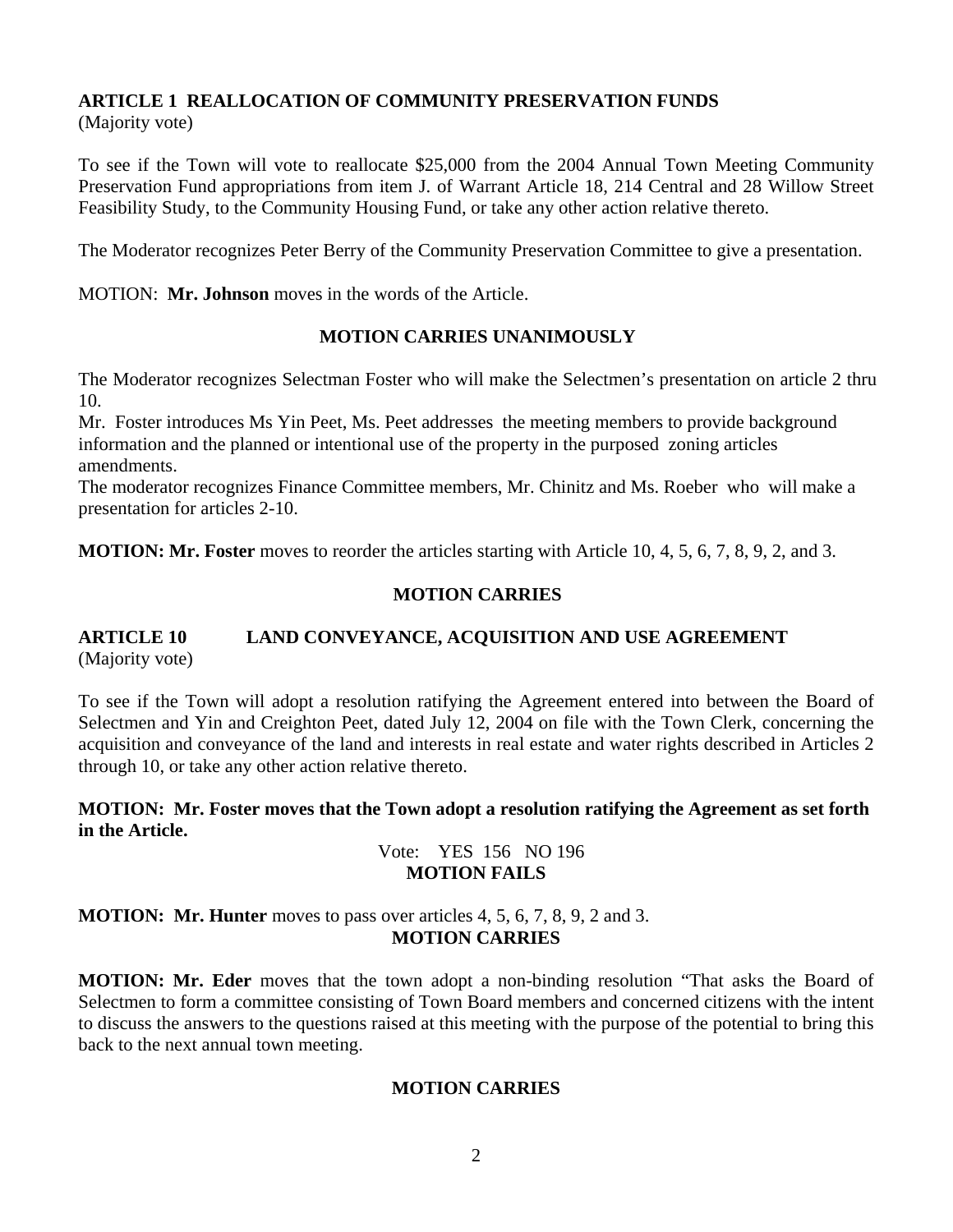## **ARTICLE 2 AMEND ZONING BYLAW**  (Two-thirds vote) **REZONE PORTIONS OF PARCELS C5-3 AND B5-34 TO R-10/8**

To see if the Town will vote to amend the Zoning Map, and the Zoning Bylaw references in accordance therewith, so as to change the district designation from Agriculture/Recreation/Conservation ("ARC") to Residence 10/8 ("R-10/8") of the following land in the Town of Acton shown on a plan of land entitled "Proposed Site Plan, Yin Peet Studio & Residence, Quarry Road, Acton, MA," Drawing No. A-1, dated 12-28-2003, prepared by Norman C. Wang, Architect, on file with the Acton Town Clerk (the "Plan"):

- 1. "Area A" shown on the Plan, being a portion of Parcel 3 on the Town Atlas Map C-5 last amended January 2004,
- 2. "Area B" shown on the Plan, being a portion of Parcel 3 on the Town Atlas Map C-5 last amended January 2004, and
- 3. "Area C" shown on the Plan, being a portion of Parcel 34 on the Town Atlas Map B-5 last amended January 2004,

or take any other action relative thereto.

#### **MOTION: TO PASSOVER CARRIES**

#### **ARTICLE 3 AMEND ZONING BYLAW**  (Two-thirds vote) **REZONE PORTIONS OF PARCEL C5-11 TO ARC**

To see if the Town will vote to amend the Zoning Map, and the Zoning Bylaw references in accordance therewith, so as to change the district designation from Residence 10/8 ("R-10/8") to Agriculture/Recreation/Conservation ("ARC") of the following land in the Town of Acton shown on a plan of land entitled "Proposed Site Plan, Yin Peet Studio & Residence, Quarry Road, Acton, MA," Drawing No. A-1, dated 12-28-2003, prepared by Norman C. Wang, Architect, on file with the Acton Town Clerk (the "Plan"):

- 1. "Area 1" shown on the Plan, being a portion of Parcel 11 on the Town Atlas Map C-5 last amended January 2004; and,
- 2. "Area 3" shown on the Plan, being a portion of Parcel 11 on the Town Atlas Map C-5 last amended January 2004,

Or take any other action relative thereto.

## **MOTION: TO PASSOVER CARRIES**

## **ARTICLE 4 TRANSFER CUSTODY OF LAND FOR THE PURPOSE OF CONVEYANCE** (Two-thirds vote) "**AREAS A & B"**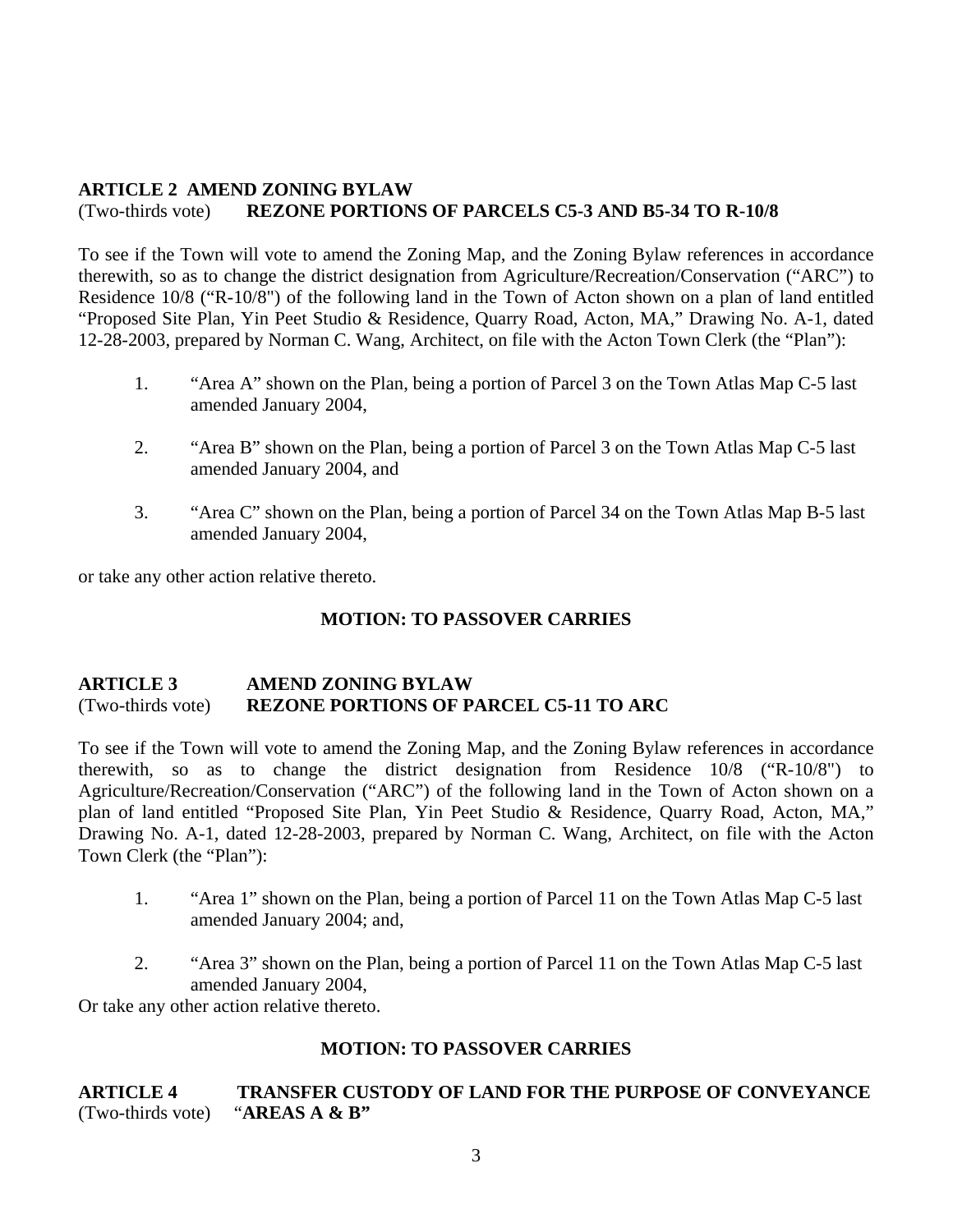To see if the Town will vote to transfer the following land in the Town of Acton shown on a plan of land entitled "Proposed Site Plan, Yin Peet Studio & Residence, Quarry Road, Acton, MA," Drawing No. A-1, dated 12-28-2003, prepared by Norman C. Wang, Architect, and on file with the Acton Town Clerk (the "Plan"), which land is currently held for general municipal purposes or for other specific municipal purposes for which it has heretofore been devoted, from the Board of Selectmen to the Board of Selectmen for the purpose of conveyance, and to authorize the Board of Selectmen to convey such land on such terms and conditions and for such consideration, which may be non-monetary consideration, as the Selectmen may determine:

- 1. "Area A" shown on the Plan, being a portion of Parcel 3 on the Town Atlas Map C-5 last amended January 2004, and
- 2. "Area B" shown on the Plan, being a portion of Parcel 3 on the Town Atlas Map C-5 last amended January 2004,

Or take any other action relative thereto.

## **MOTION: TO PASS OVER CARRIES**

#### **ARTICLE 5 TRANSFER CUSTODY OF LAND FOR THE PURPOSE OF CONVEYANCE**  (Two-thirds vote) **"AREA C"**

To see if the Town will vote to transfer the following land in the Town of Acton shown on a plan of land entitled "Proposed Site Plan, Yin Peet Studio & Residence, Quarry Road, Acton, MA," Drawing No. A-1, dated 12-28-2003, prepared by Norman C. Wang, Architect, and on file with the Acton Town Clerk (the "Plan"), which land is currently held for general municipal purposes or for other specific municipal purposes for which it has heretofore been devoted, from the Board of Selectmen to the Board of Selectmen for the purpose of conveyance of an access/egress easement therein and to authorize the Board of Selectmen to convey an access/egress easement therein, on such terms and conditions and for such consideration, which may be non-monetary consideration, as the Selectmen may determine:

"Area C" shown on the Plan, being a portion of Parcel 34 on the Town Atlas Map B-5 last amended January 2004,

Or take any other action relative thereto.

## **MOTION: TO PASSOVER CARRIES**

## **ARTICLE 6 LAND ACQUISITION – "AREA 1"**

(Two-thirds vote)

To see if the Town will authorize the Board of Selectmen to acquire by purchase, gift or eminent domain or otherwise and to accept the deed of a fee simple interest, on such terms and conditions as the Selectmen may determine, in the following land in the Town of Acton shown on a plan of land entitled "Proposed Site Plan, Yin Peet Studio & Residence, Quarry Road, Acton, MA," Drawing No. A-1, dated 12-28-2003, prepared by Norman C. Wang, Architect, on file with the Acton Town Clerk (the "Plan"):

"Area 1" shown on the Plan, being a portion of Parcel 11 on the Town Atlas Map C-5 last amended January 2004,

and further to see if the Town will raise, appropriate, transfer from available funds, or accept gifts for this purpose, or take any other action relative thereto.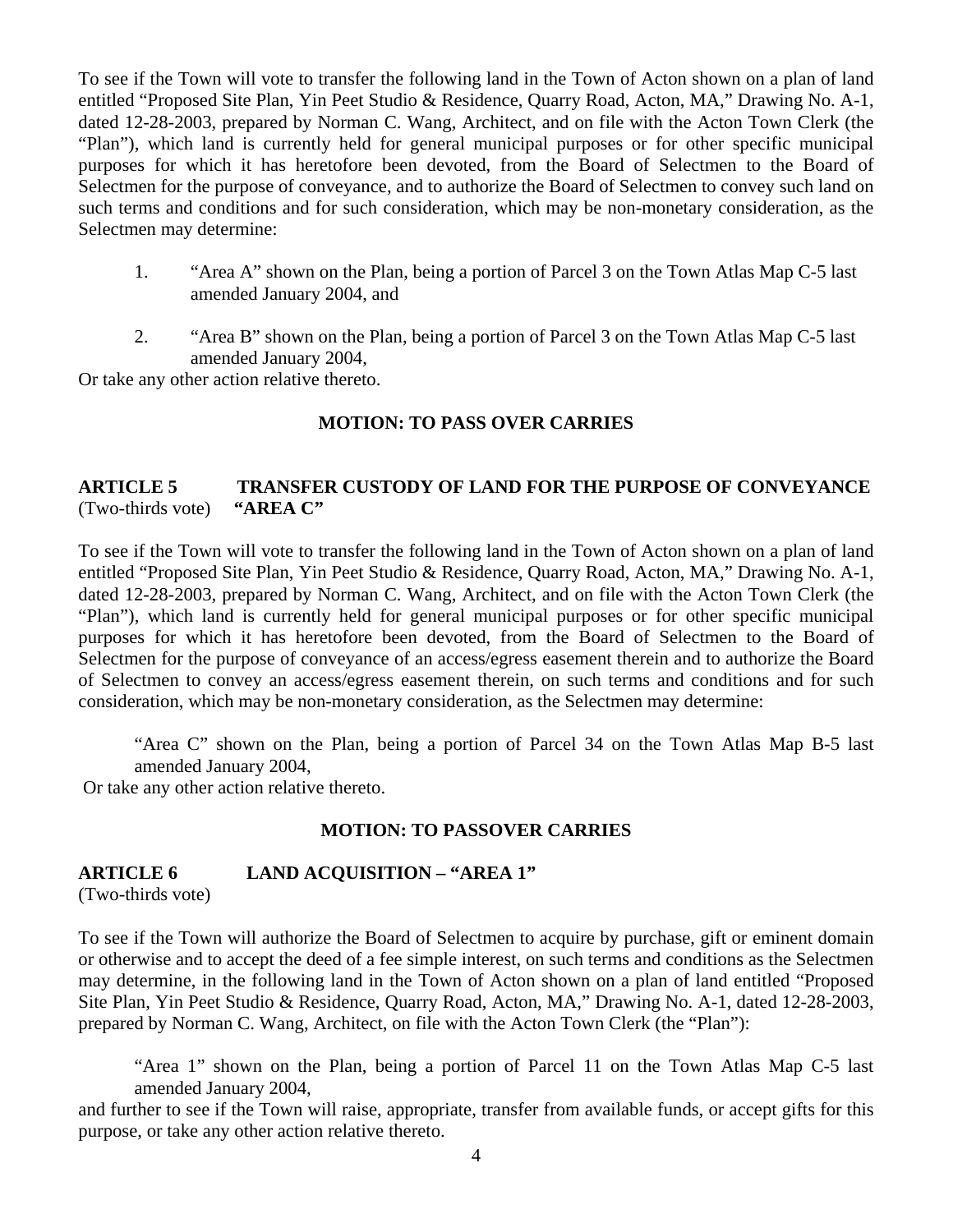#### **MOTION: TO PASSOVER CARRIES**

#### **ARTICLE 7 LAND ACQUISITION – "AREA 2"**

(Two-thirds vote)

To see if the Town will authorize the Board of Selectmen to acquire by purchase, gift or eminent domain or otherwise and to accept the deed of an easement interest and water rights, on such terms and conditions as the Selectmen may determine, in the following land and water in the Town of Acton shown on a plan of land entitled "Proposed Site Plan, Yin Peet Studio & Residence, Quarry Road, Acton, MA," Drawing No. A-1, dated 12-28-2003, prepared by Norman C. Wang, Architect, on file with the Acton Town Clerk (the "Plan"):

"Area 2" shown on the Plan, being a portion of Parcel 11 on the Town Atlas Map C-5 last amended January 2004,

and further to see if the Town will raise, appropriate, transfer from available funds, or accept gifts for this purpose, or take any other action relative thereto.

#### **MOTION: TO PASSOVER CARRIES**

#### **ARTICLE 8 LAND ACQUISITION – "AREA 3"**

(Two-thirds vote)

To see if the Town will authorize the Board of Selectmen to acquire by purchase, gift or eminent domain or otherwise and to accept the deed of a fee simple interest, subject to a non-exclusive easement reserved by the grantor for access and art display on such terms and conditions as the Selectmen may determine, the following land in the Town of Acton shown on a plan of land entitled "Proposed Site Plan, Yin Peet Studio & Residence, Quarry Road, Acton, MA," Drawing No. A-1, dated 12-28-2003, prepared by Norman C. Wang, Architect, on file with the Acton Town Clerk (the "Plan"):

- "Area 3" shown on the Plan, being a portion of Parcel 11 on the Town Atlas Map C-5 last amended January 2004,

and further to see if the Town will raise, appropriate, transfer from available funds, or accept gifts for this purpose, or take any other action relative thereto.

#### **MOTION: TO PASSOVER CARRIES**

## **ARTICLE 9 HOME RULE PETITION – LAND CONVEYANCE AND ACQUISITION**  (Majority vote)

To see if the Town will authorize the Board of Selectmen to petition the General Court to adopt special legislation authorizing the Town to convey and acquire the land and interests in real estate and water rights described under Articles 2 through 10 notwithstanding the requirements of General Laws Chapter 30B and any other general or special law to the contrary, and if and to the extent necessary, to authorize a change in use of said real estate pursuant to Article 97 of the Amendments to the Massachusetts Constitution, or take any other action relative thereto.

#### **MOTION: TO PASSOVER CARRIES**